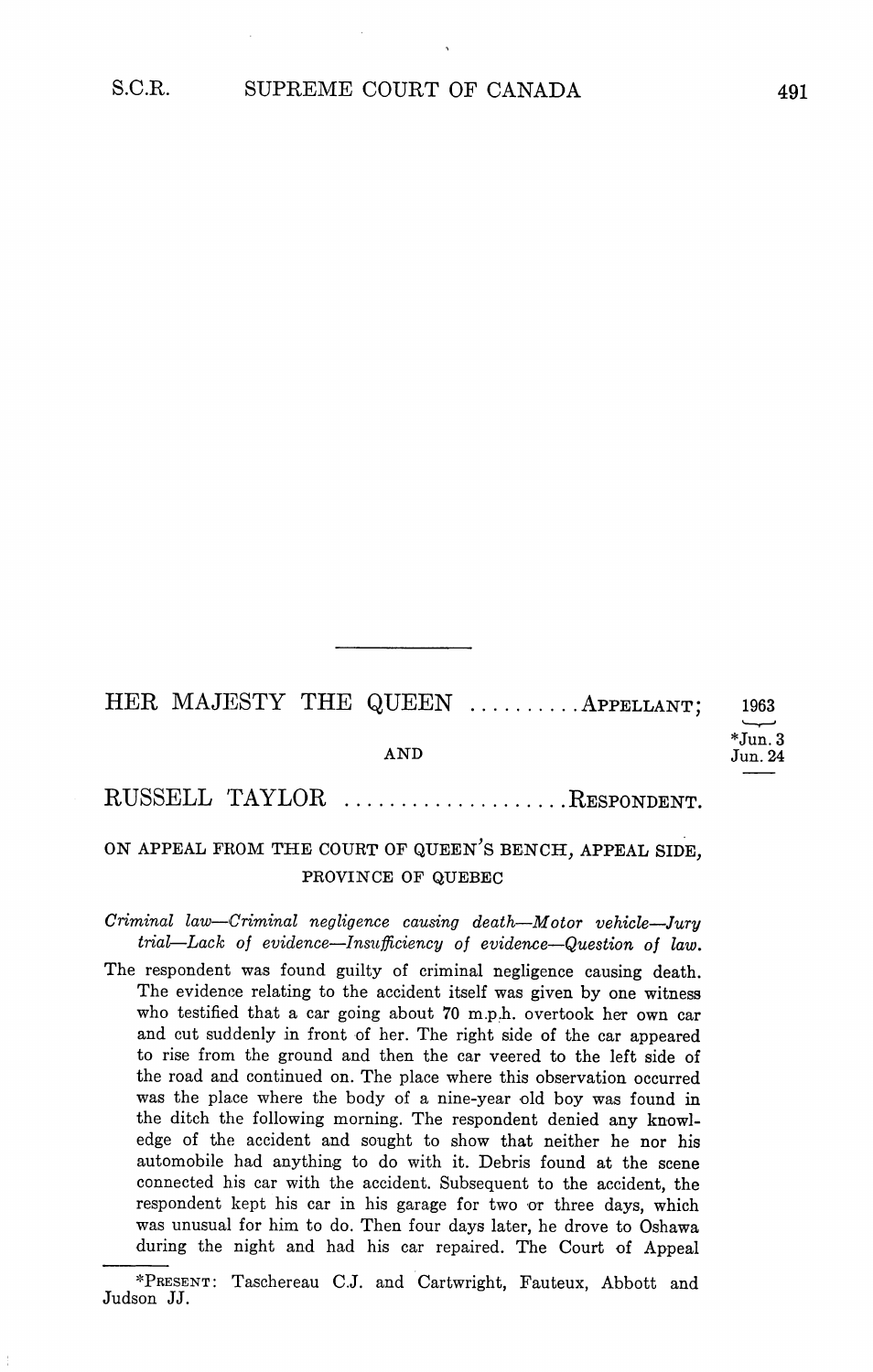$[1963]$ 

<sup>1963</sup> quashed the conviction The Crown was granted leave to appeal THE QUEEN to this Court.

 $Held$  (Cartwright J. dissenting): The appeal should be allowed and the  $\boldsymbol{v}$ . TAYLOR conviction restored.

- Per Taschereau C.J. and Fauteux, Abbott and Judson JJ.: It was a common basis to both sets of reasons for judgment in the Court below that there was no evidence to go to the jury. This was a question of law and it was erroneously decided by that Court. In addition to the witness's description of the driving, there was the subsequent conduct of the respondent which was of real significance when linked with the driving. All this was properly before the jury, so that there was evidence of criminal negligence to go to the jury Balcerczyk v. The Queen, [1957] S.C.R. 20, referred to.
- Per Cartwright J., dissenting: A reading of the reasons for judgment of Casey J., with which Badeaux J. concurred, where he used the very words of clause (i) of s.  $592(1)(a)$  of the Criminal Code, after which he went on to hold that guilt could not be "reasonably deduced" from the evidence, forces the conclusion that the Judge based his judgment on the insufficiency of the evidence rather than the lack of it. It is well settled that if one of the grounds on which a Court of Appeal quashes a conviction is that it cannot be supported by the evidence this Court is without jurisdiction even though the judgment is also based on other grounds raising questions of law in the strict sense. The Queen v. Warner,  $[1961]$  S.C.R. 144, referred to

APPEAL by the Crown from a judgment of the Court of Queen's Bench, Appeal Side, Province of Quebec<sup>1</sup>, quashing the respondent's conviction. Appeal allowed, Cartwright J. dissenting.

Yvan Mignault, for the appellant.

Lawrence Corriveau,  $Q.C.$ , for the respondent.

The judgment of Taschereau C.J. and of Fauteux, Abbott and Judson JJ. was delivered by

JUDSON J.:—The conviction of the respondent Russell Taylor on a charge of criminal negligence causing death was set aside by a judgment of the Court of Queen's Bench, Appeal Side<sup>1</sup>, from which judgment the Crown now appeals by leave of this Court

The evidence relating to the accident itself was brief and given by only one witness. She was Madame Léonard Lemieux, who was driving north on Boulevard Henri Bourassa on April 5, 1960, between  $7$  and  $7:15$  in the evening. She says that a car overtook her and cut suddenly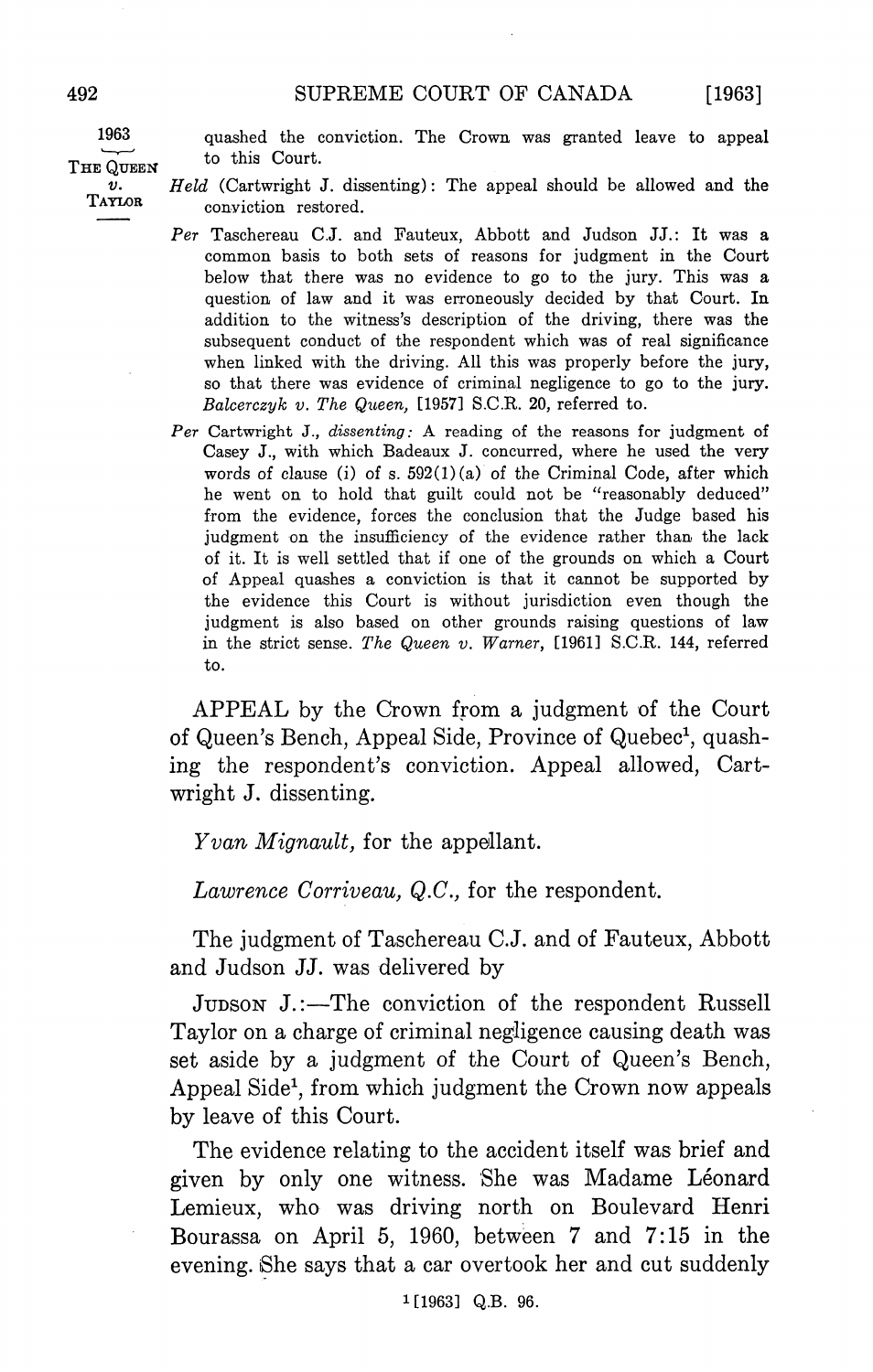in front of her. She thought it was going to strike a power pole on the side of the road. The right-hand side of the car THE QUEEN appeared to rise from the ground and then the car veered  $\frac{v}{\text{TAYLOR}}$ suddenly to the left-hand side of the road and from there  $J_{\text{udson }J}$ . went on its way to the north. It did not stop. She estimates its speed at <sup>70</sup> miles an hour She says she herself was going at 40 miles an hour. The place where this observation occurred was the place where the body of Marcel Berthiaume, a boy of 9 years of age, was found in the ditch the following morning. The boy had left his house in the early evening of April 5 to go on an errand for his mother.

Taylor's defence was that he had nothing to do with the accident; that he was not at the scene of the accident at the hour in question but was at home with his car in the garage; and that at no relevant time had he given his car into the possession of any other person. This defence could not succeed against the evidence adduced by the prosecu tion. Debris from a car which was found at the scene of the accident connects Taylor's car with the accident beyond any doubt. Taylor's conduct after April 5, 1960, is also significant. He kept his car in the garage for two or three days with the doors closed. This was an unusual thing to do and was noted by his neighbours at Lac Beauport. On April 9, four days after the accident, he left Lac Beauport at 9 p.m. and drove to Oshawa during the night. He had the car repaired in Oshawa and the explanation he gave for this trip could not possibly be accepted by the jury

When the case came to appeal the Court concentrated its attention upon the evidence of Madame Lemieux. I take the finding of Casey J. to be that there was no evidence to go to the jury and that in consequence he held that the verdict was unreasonable and could not be supported by the evidence. Rinfret J. held that the learned trial judge ought to have directed a verdict of acquittal. Badeaux J. agreed with both his colleagues and, in my opinion, without any inconsistency for it is common basis to both reasons for judgment that there was no evidence to go to the jury. This is a question of law and I am of the opinion that the ruling upon it was erroneous

Even if the attention of a Court is limited entirely to Madame Lemieux's description of the driving, I cannot agree that there was no evidence of criminal negligence to

1963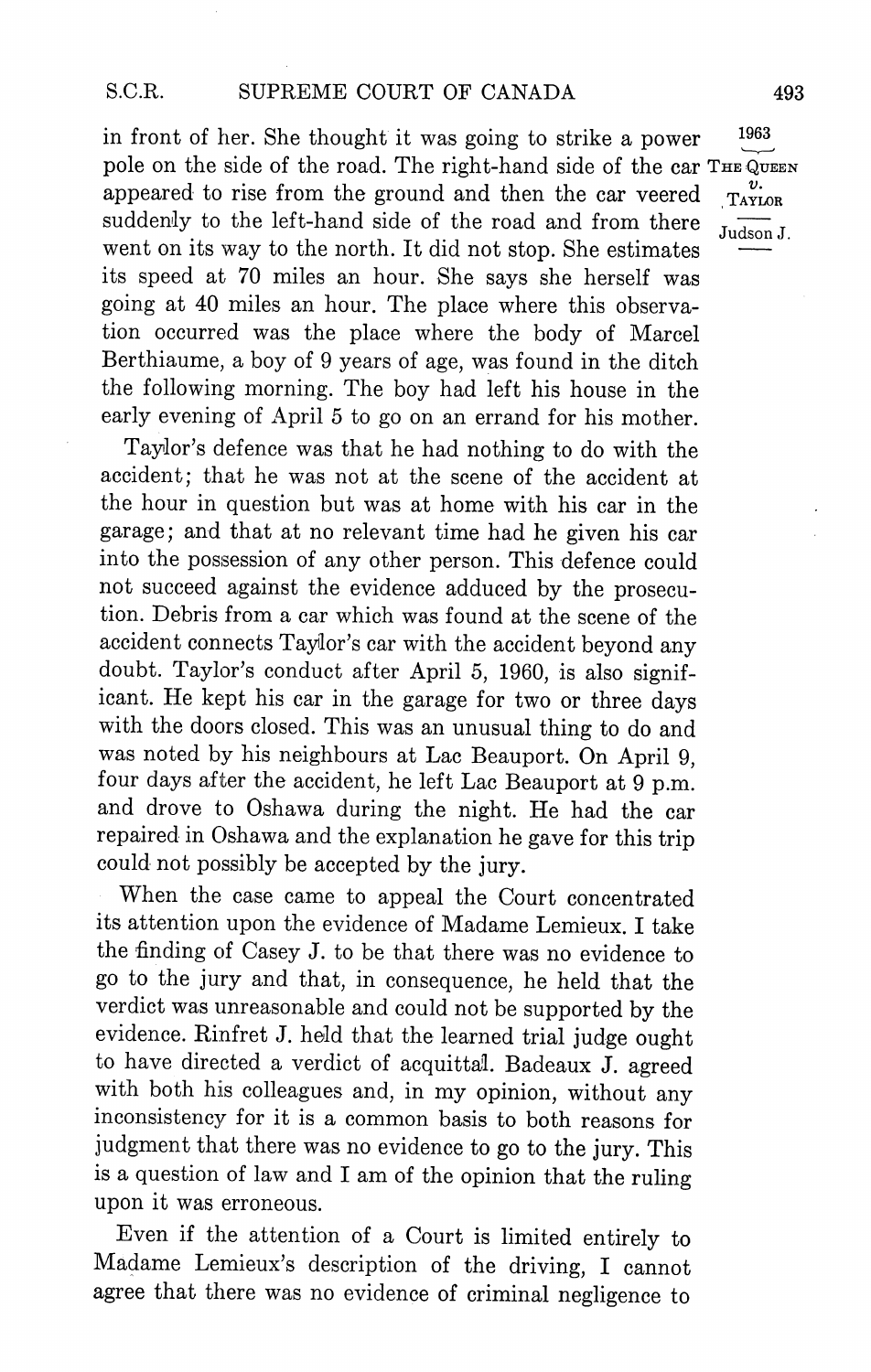1963 Judson J.

go to the jury. There was, in addition, Taylor's subsequent THE QUEEN conduct which is of real significance when linked with the  $v_{\text{Axi}}$  driving. All this was properly before the jury. Balcerczyk v. The Queen<sup>1</sup>.

> I would set aside the judgment of the Court of Queen's Bench, Appeal Side, and restore the jury's verdict of guilty. note from the record that the accused has already been sentenced

> CARTWRIGHT J. (dissenting):—This is an appeal brought by the Crown, pursuant to leave granted by this Court, from a unanimous judgment of the Court of Queen's Bench, Appeal Side<sup>2</sup>, quashing the conviction of the respondent on a charge of criminal negligence.

> On April 5, 1960, Marcel Berthiaume died as a result of having been struck by an automobile It was the theory of the Crown that the respondent was the owner and driver of the car which struck the deceased. The defence was a denial that this was so The respondent sought to show that neither he nor his automobile had anything to do with the accident

> The Court of Queen's Bench was composed of Casey, Rinfret and Badeaux JJ. Casey J. and Rinfret J. each delivered written reasons and Badeaux J. agreed with both of them

> The appeal is met in limine by the submission of counsel for the respondent that we are without jurisdiction as the judgment sought to be appealed was based on the ground that the conviction was unreasonable or could not be sup ported by the evidence and that the appeal raises no ques tion of law in the strict sense

In my opinion this submission is entitled to prevail.

The question whether there is any evidence (as distinguished from sufficient evidence) to support a verdict is a question of law. The answer to the question whether Casey J. decided that as a matter of law there was no evidence or that the evidence was insufficient depends on the construction of the words used by that learned Judge

After a review of portions of the evidence, Casey J. says:

It was the burden of the Crown to prove that the victim had been struck by appellant's car, that appellant had been driving the automobile

<sup>1</sup>[1957] S.C.R. 20, 117 C.C.C. 71. <sup>2</sup>[1963] Que. Q.B. 96.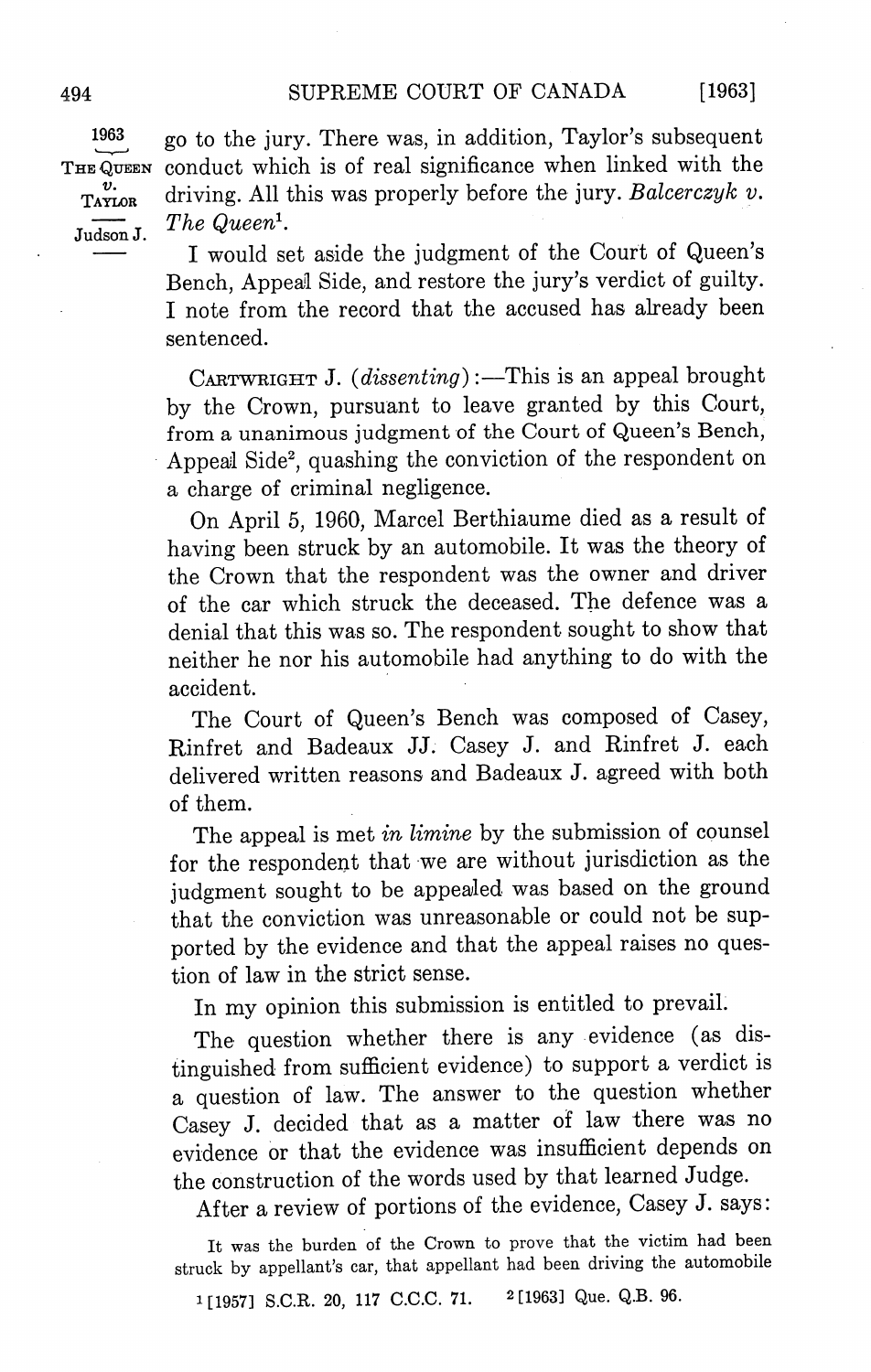and that (CC 191) in his driving he had shown 'wanton or reckless dis- 1963 regard for the lives or safety of other persons'. THE QUEEN

Before a jury can be called upon to pass judgment, before it can be asked to decide whether there was 'wanton or reckless disregard' there TAYLOR must be some evidence from which the existence of this element can Cartwright J. be reasonably deduced. If no such evidence exists then the verdict that finds the accused guilty is one that in the words of CC 592 is 'unreasonable or cannot be supported by the evidence'. In this case the only person who testifies as to the conduct of the appellant was Mrs Lemieux Assuming that the appellant was driving the automobile that struck the victim the evidence of Mrs. Lemieux does not establish facts from which the existence of 'wanton or reckless disregard' can be reasonably deduced

For the foregoing reasons I would maintain this appeal and quash the conviction

It will be observed that the learned Judge used the very words of clause (i) of s.  $592(1)(a)$  of the Criminal Code which must be contrasted with clause (ii). The section reads in part

 $592(1)$  On the hearing of an appeal against a conviction, the court of appeal

- may allow the appeal where it is of opinion that
	- (i) the verdict should be set aside on the ground that it is unreasonable or cannot be supported by the evidence
	- (ii) the judgment of the trial court should be set aside on the ground of a wrong decision on a question of law, or
	- (iii) on any ground there was a miscarriage of justice;

Casey J. goes on to hold that guilt cannot be "reasonably deduced" from the evidence.

have reached the conclusion that Casey J. based his deduced" from the evidence.<br>I have reached the conclusion that Casey J. based his<br>judgment on clause (i) quoted above and not on clause (ii).<br>It has already been pointed out that Badeaux J. agreed It has already been pointed out that Badeaux J. agreed with Casey J.

It is settled by the judgment of this Court in The Queen  $v.$  Warner<sup>1</sup>, that if one of the grounds on which a Court of Appeal quashes a conviction is that it cannot be supported by the evidence we are without jurisdiction even although the judgment is also based on other grounds raising ques tions of law in the strict sense

For these reasons I have reached the conclusion that we are without jurisdiction to interfere with the judgment of

<sup>1</sup>[1961] S.C.R. 144, 34 C.R. 246, 128 C.C.C. 366.

υ.